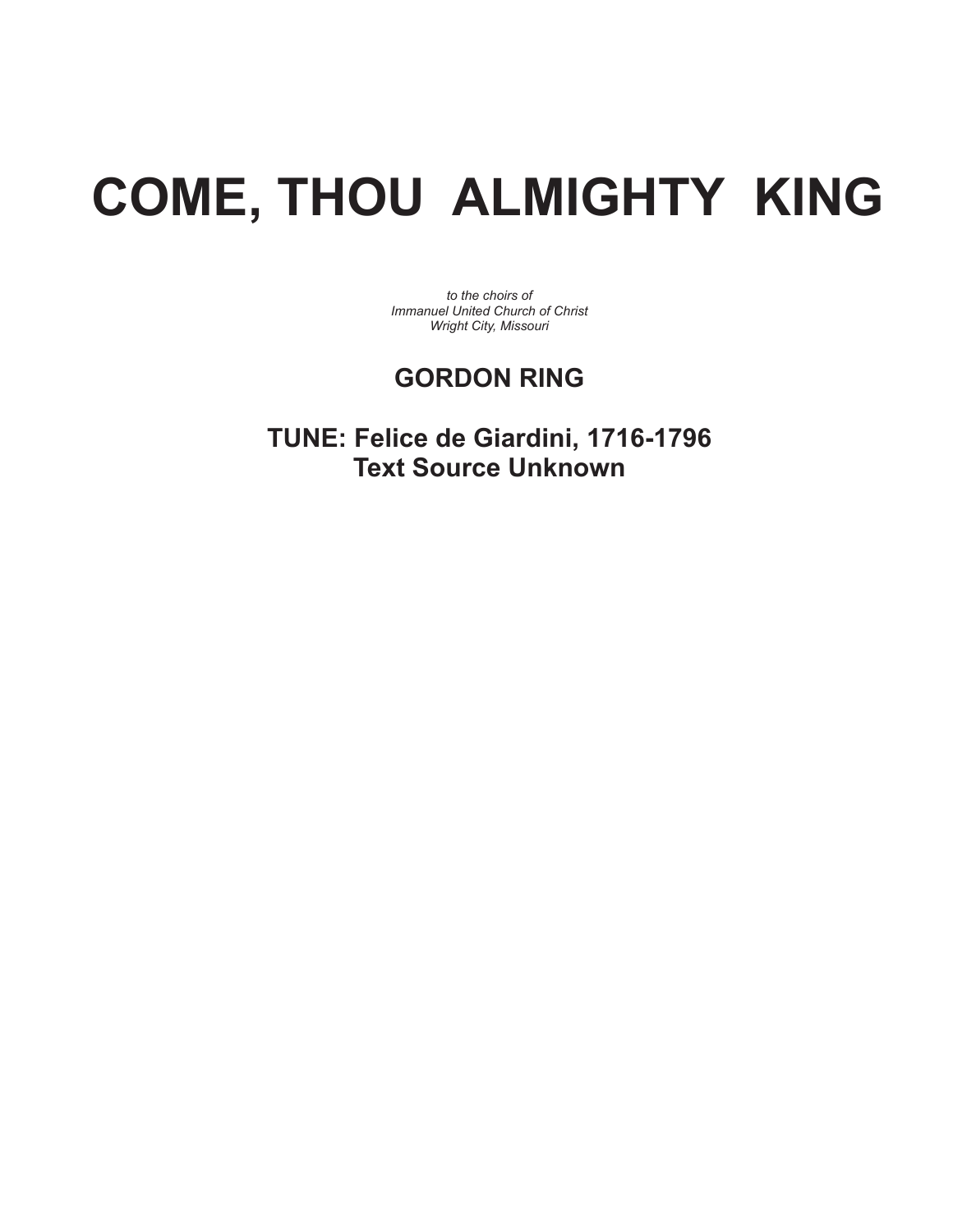## COME, THOU **ALMIGHTY** KING

*Immanuel United Church of Christ Wright City, Missouri* 



© Copyright 2019, Gordon Ring Music All rights reserved.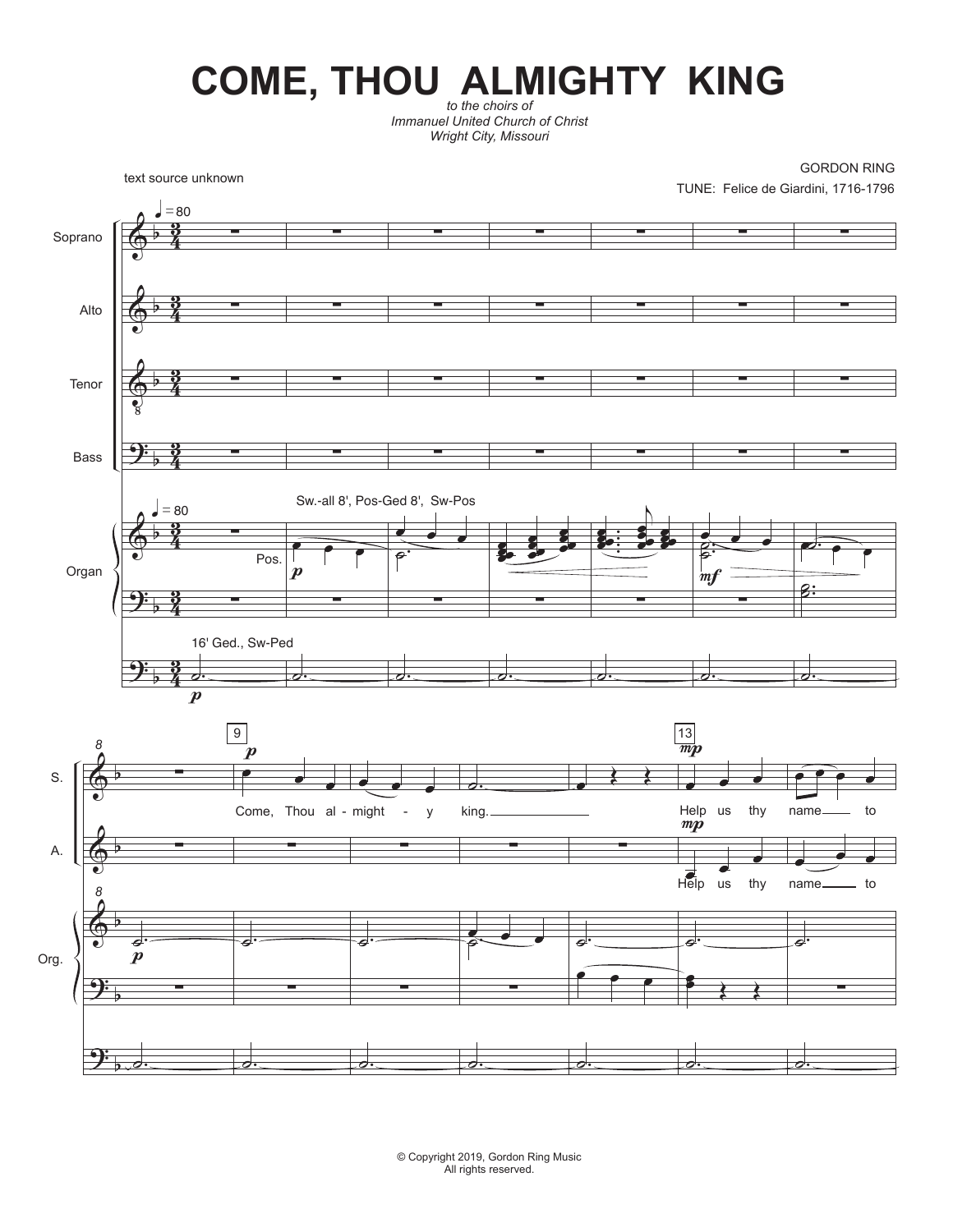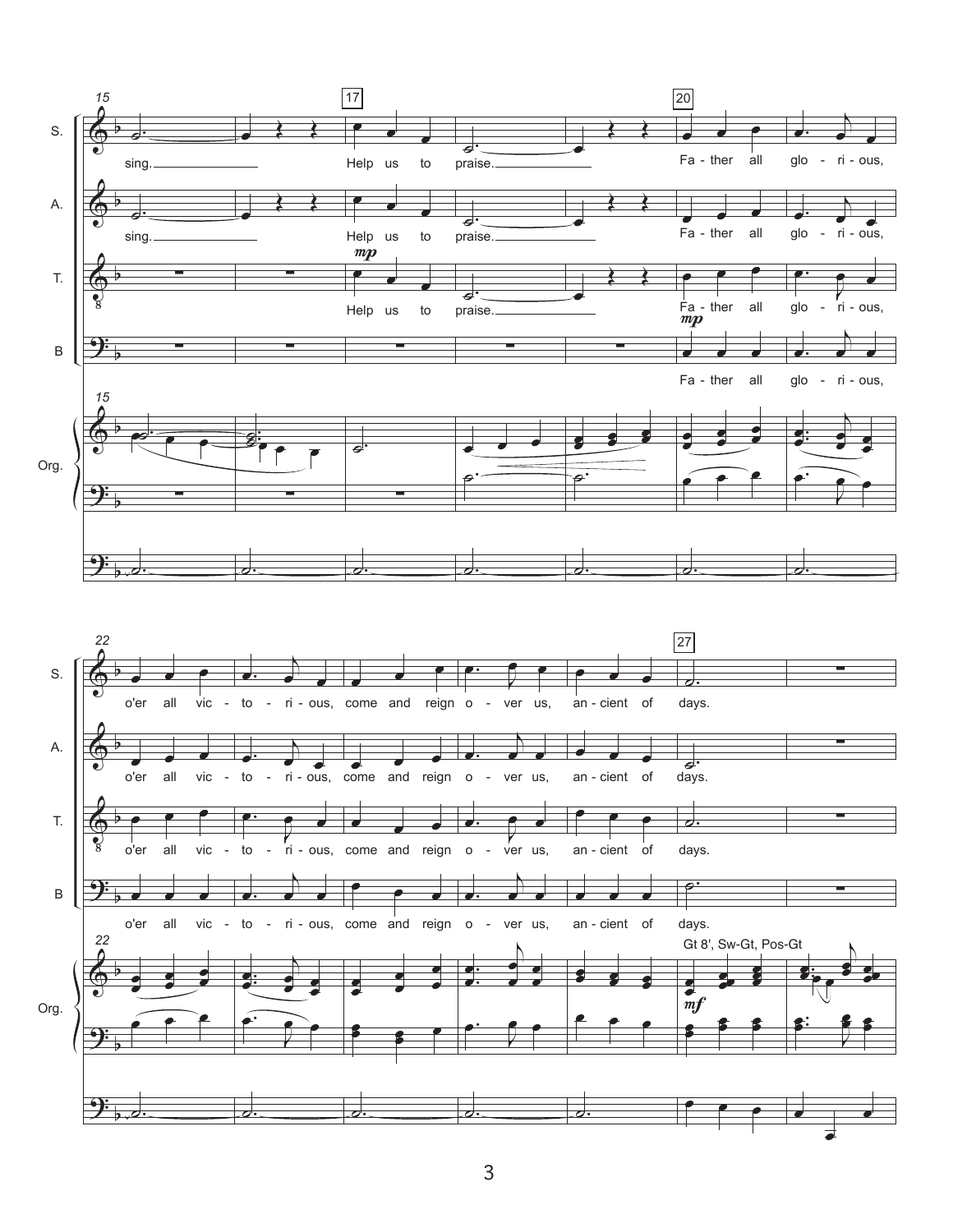

## 4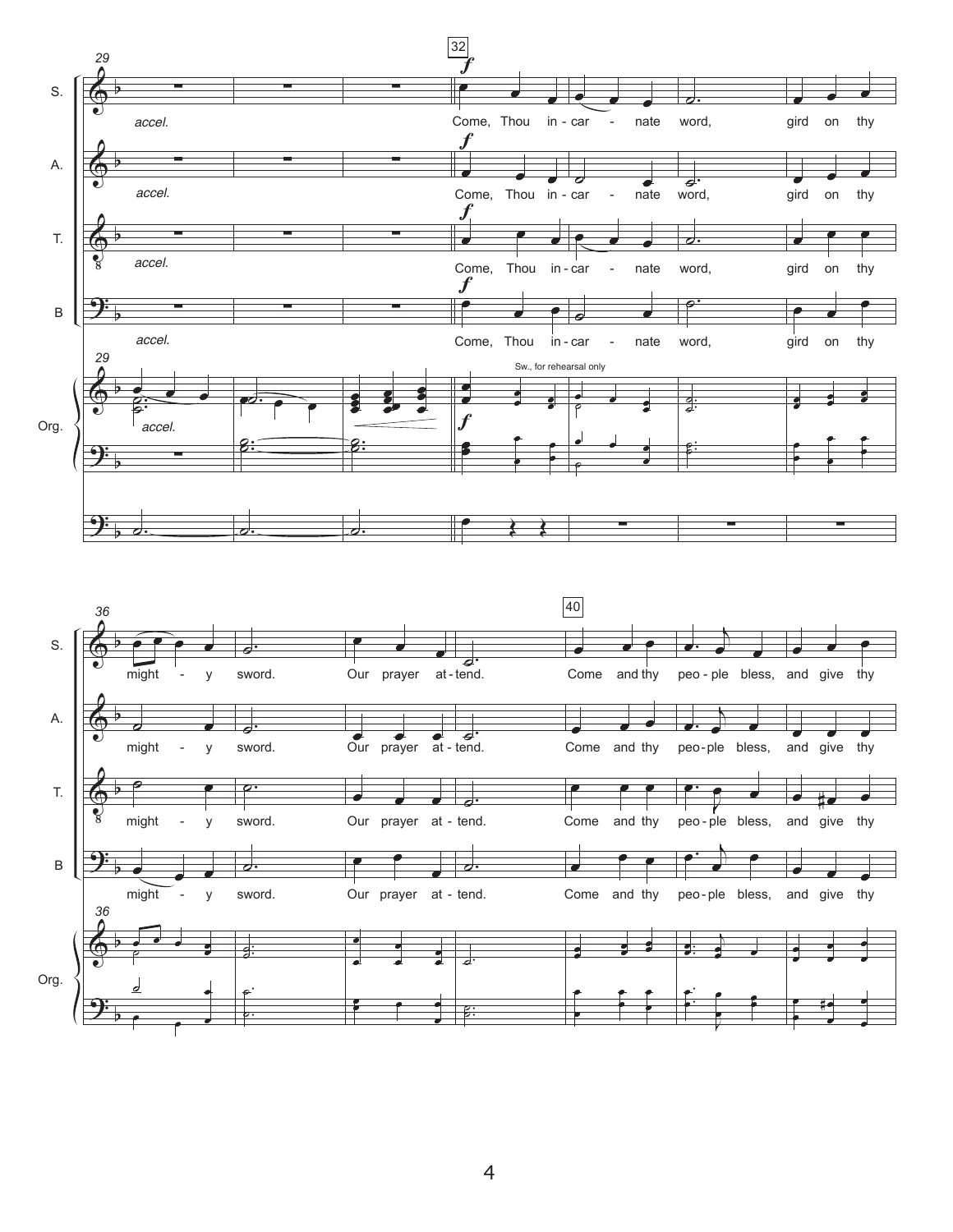

5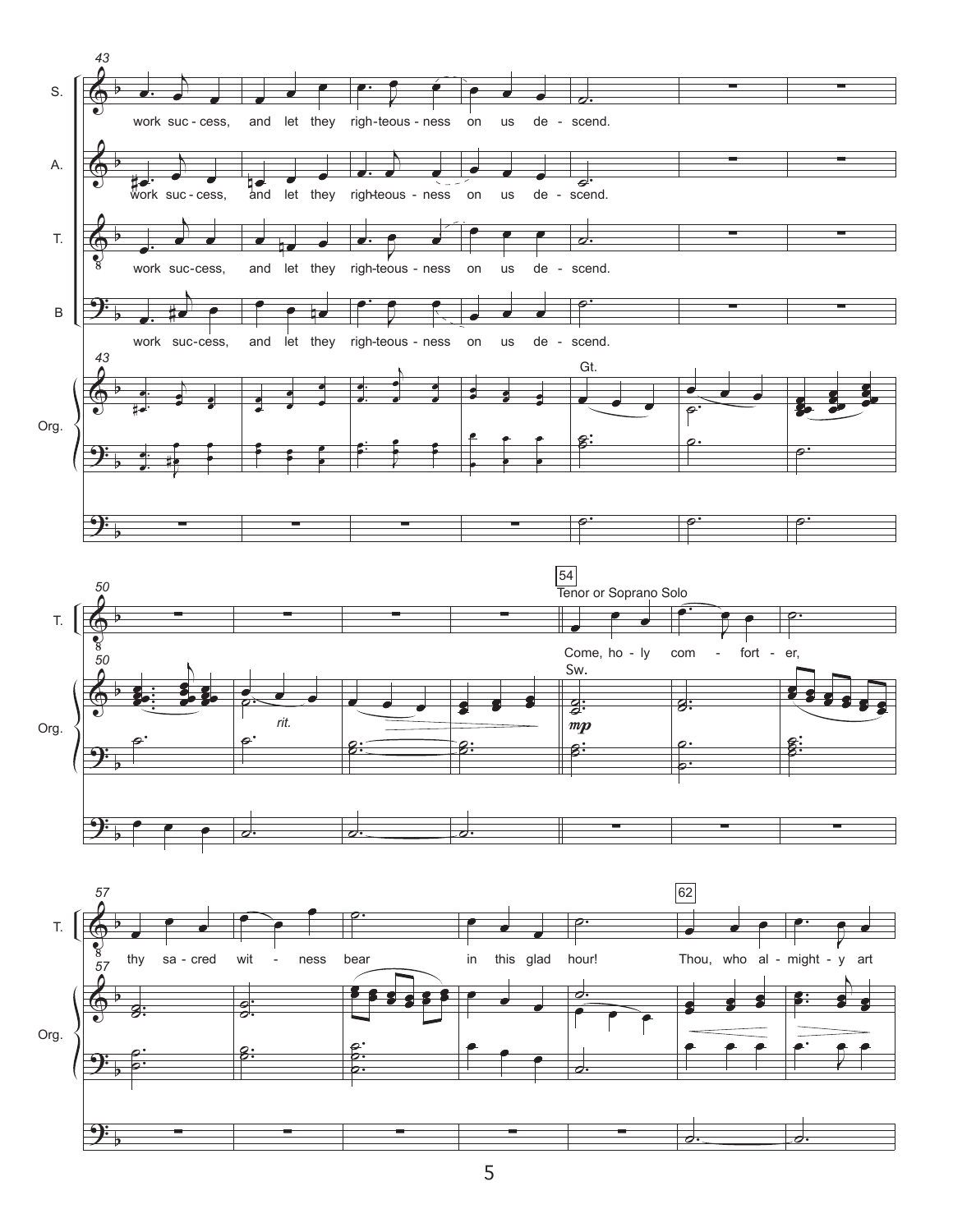